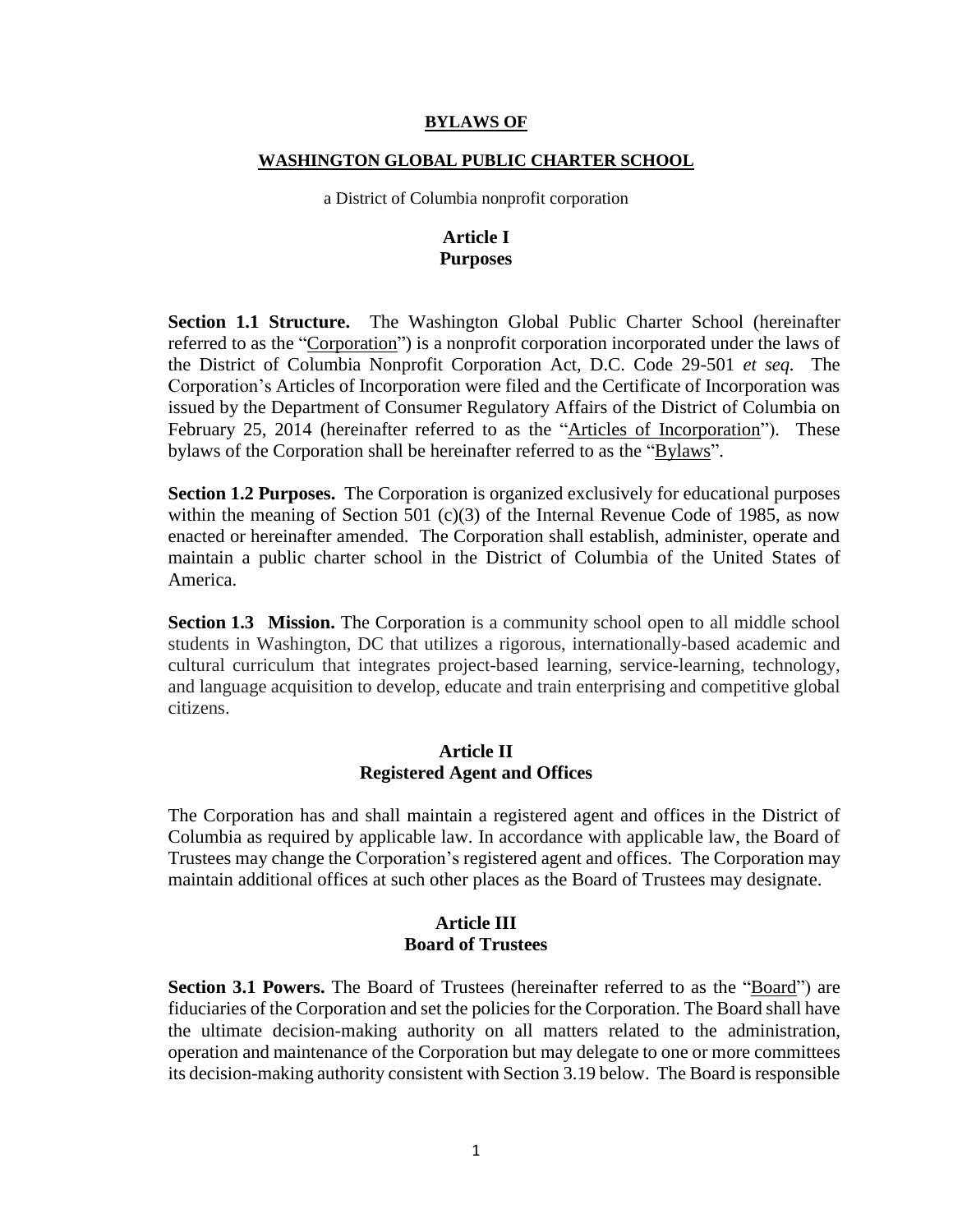for ensuring that the Corporation abides by and meets the mission stated in its charter and applicable law.

**Section 3.2 Number.** The composition of the Board shall include at least seven (7) and no more than fifteen (15) members (hereinafter referred to as the "Trustees"), provided that the exact number of Trustees shall be determined by resolution of the Board (subject to Section 3.4 below), and the Board shall always consist of an odd number of Trustees.

**Section 3.3 Qualifications.** The Board shall be composed of Trustees who meet the qualifications set forth in Section 38-1802.05 of the School Reform Act of 1995. A majority of the Trustees shall reside in the District of Columbia and two (2) of the Trustees shall be parents or guardians of students enrolled in the school.

**Section 3.4 Election.** At the first Board meeting which shall take place after the authorization of the Corporation's charter, at least seven (7) members of the Corporation's founding group shall become Trustees, provided that such Trustees meet the qualifications set forth in Section 3.3 above. A second round of elections of Trustees shall occur by November 30, 2014, and a final round of elections shall occur by December 31, 2015. Thereafter, the Governance Committee shall present a slate of potential trustees and officers for election to the Board. Trustees and Officers shall be elected by majority vote of the Trustees composing the Board and shall be elected each year at the Board's annual meeting.

**Section 3.5 Term of Service.** Trustees shall serve staggered terms of office. The Trustees who served on the Corporation's founding group and joined the initial Board shall serve a three-year term, Trustees who were selected during the second round shall serve a twoyear term, and those Trustees selected during the final round and for each election thereafter shall serve a one-year term. No Trustee shall serve more than two (2) consecutive three-year terms unless it is otherwise approved by a majority of the Board. After election, the term of a Trustee may not be reduced except as stated in these Bylaws.

**Section 3.6 Officers.** As set forth in more detail in Section 4.1 below, the Board shall also include four (4) officers (hereinafter referred to as the "Officers"), namely the Chairperson, the Vice-Chairperson, the Secretary and the Treasurer.

**Section 3.7 Rights and Responsibilities.** All Trustees shall have the rights and responsibilities set forth in the Policies and Procedures Manual of the Corporation and otherwise required by applicable law. No Trustee shall endeavor to profit personally from his or her membership on the Board. All Trustees shall be bound by the Policies and Procedures Manual of the Corporation.

**Section 3.8 Vacancies.** Any vacancy on the Board may be filled by an affirmative vote of a majority of the Trustees then in office, though less than a quorum of the Board, at any regular or special meeting of the Board. A Trustee elected to fill a vacancy shall be elected for the unexpired term of his or her predecessor in office and until his or her successor is elected.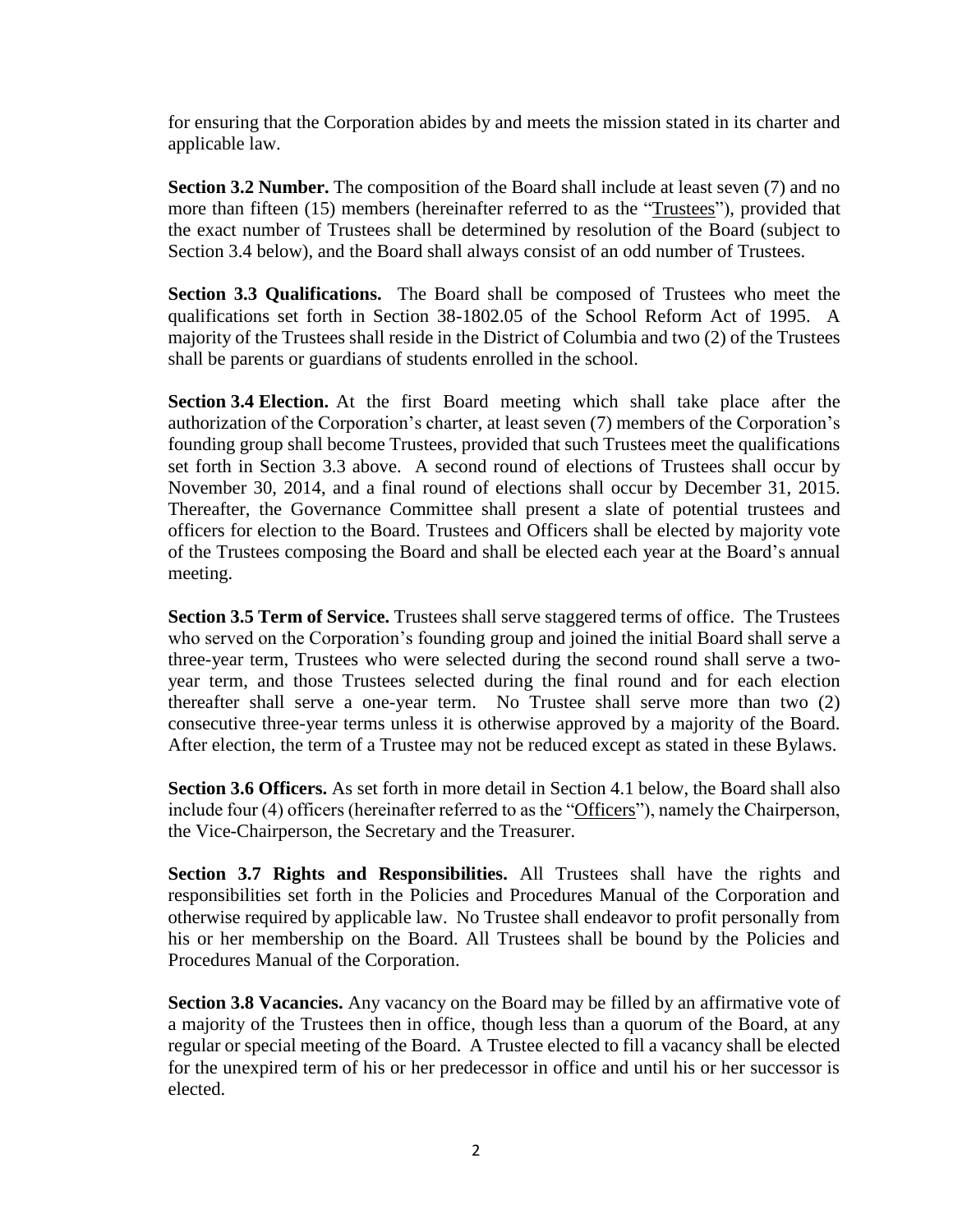**Section 3.9 Removal.** Any Trustee may be removed with our without cause by a majority vote of the Board at any regular or special meeting of the Board where a quorum is present. For the vote to occur, it must be included as an item agenda and circulated to all Trustees prior to the meeting.

**Section 3.10 Resignation.** Except as otherwise required by law, any Trustee may resign at any time by giving written notice to the Board's Chairperson no later than thirty (30) days prior to the proposed effective date of such resignation. The resignation shall become effective on the date proposed by such resigning Trustee and unless otherwise stated in the resignation, no acceptance of the resignation shall be necessary to make it effective.

**Section 3.11 Meetings.** Regular meetings of the Board shall occur six (6) times per year and may be held at such place within or without the District of Columbia and upon such notice as may be prescribed by resolution of the Board. There shall also be one (1) annual meeting of the Board which shall occur on or about May 15 of each year. In addition, special meetings of the Board may be convened at any time by the Chairperson or by any three (3) other Trustees.

**Section 3.12 Actions without Meetings**. Unless otherwise restricted by the Articles of Incorporation or these Bylaws, any action required or permitted to be taken at any meeting of the Board or of any committee thereof may be taken without a meeting if all Trustees of the Board or committee consent thereto in writing, or by electronic transmission, and the writing(s) or electronic transmission(s) are filed with the minutes of proceedings of the Board or committee. Such filing shall be in paper form if the minutes are maintained in paper form and shall be in electronic form if the minutes are maintained in electronic form.

**Section 3.13 Telephonic Meetings.** Unless otherwise restricted by the Articles of Incorporation or these Bylaws, any or all of the Trustees of the Board or any committee of the Board may participate in a meeting of the Board or any committee, by means of conference telephone or means of communication by which all persons participating in the meeting can hear each other, and such participation in a meeting shall constitute presence in person at such meeting.

**Section 3.14 Rules of Order.** Robert's Rules of Order shall govern the protocol and conduct of all Board meetings unless a particular rule is in conflict with these Bylaws.

**Section 3.15 Notice of Meetings.** Notice of the time and place of each Board meeting shall be delivered to each Trustee at least seventy-two (72) hours before the meeting. Such notice can be delivered by electronic mail, private courier, facsimile or first-class mail. A Trustee's attendance at any meeting of the Board or committee shall constitute waiver of notice of such meeting, except where attendance at a meeting by the Trustee is for the purpose of objecting to the transaction of business because the meeting was not lawfully called or convened.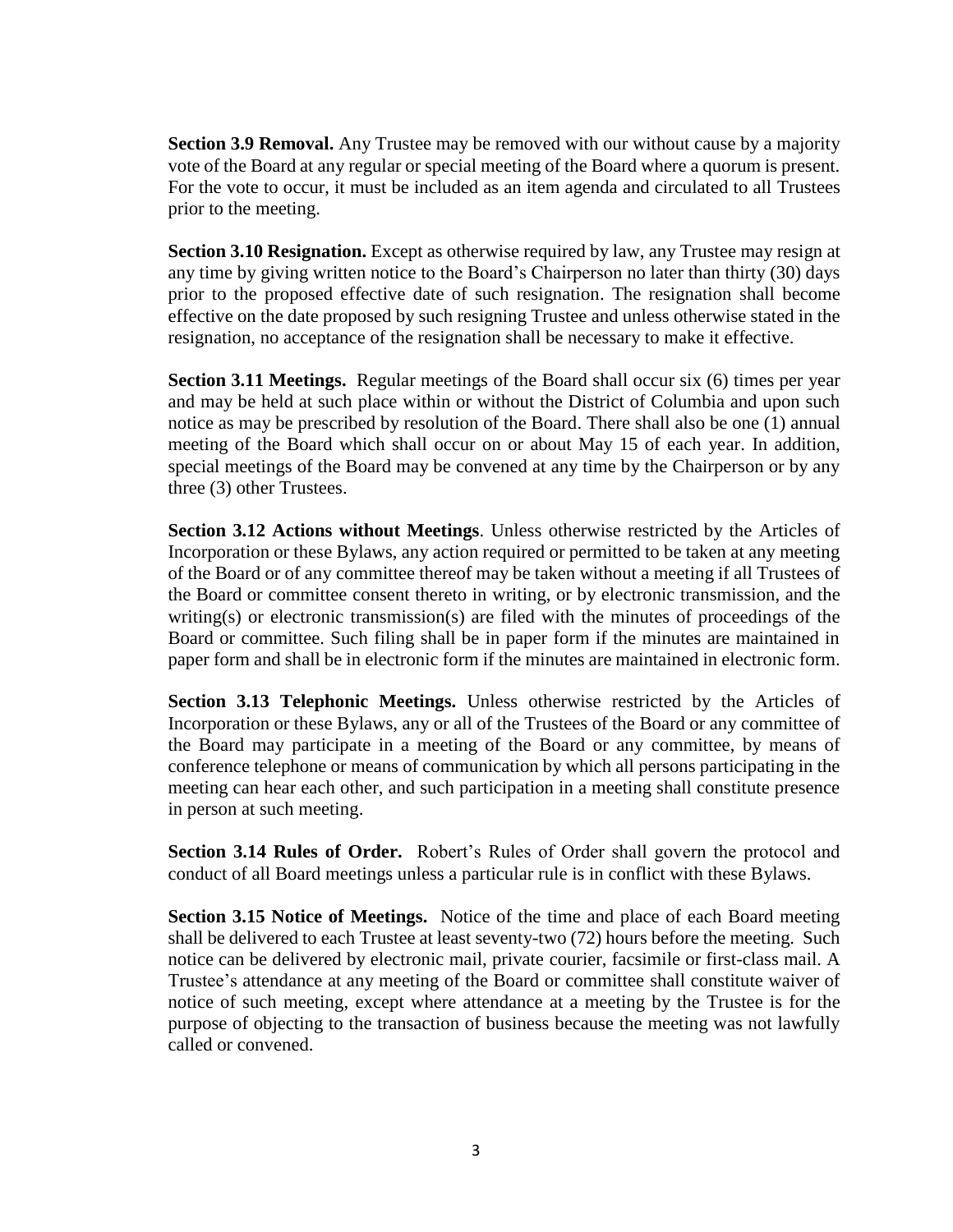**Section 3.16 Quorum.** A majority of the Trustees shall constitute a quorum for the transaction of business of the Board except as otherwise provided by applicable law, by the Articles of Incorporation, or by these Bylaws. A quorum, once established, shall not be broken by the withdrawal of enough Trustees to leave less than a quorum and the Trustees present may continue to transact business until adjournment. If, however, such quorum shall not be present at any meeting of the Board, a majority of the Trustees then present may adjourn the meeting from time to time, without notice other than announcement at the meeting, until a quorum shall be present. At such adjourned meeting at which a quorum shall be present, any business may be transacted which might have been transacted at the meeting as originally notified. If the adjournment is for more than thirty (30) days, or if after the adjournment a new record date is fixed for the adjourned meeting, a notice of the adjourned meeting shall be given to each Trustee.

**Section 3.17 Proxy.** A Trustee may vote on a matter or an election by proxy vote. The proxy vote must be submitted to the Chair prior to each meeting by email or facsimile.

**Section 3.18 Compensation.** Trustees of the Corporation shall not be compensated for their service on the Board. Trustees may be reimbursed for expenses incurred in the performance of their duties to the Corporation, in reasonable amounts as approved by a majority of the entire Board.

Section 3.19 Committees. The Board of Trustees, by a vote of a majority of the Trustees then in office, may establish one or more standing committees of the Board comprised of two or more Trustees. The Board of Trustees may delegate to a committee any of the powers of the Board, except the power to (1) elect or remove Trustees; (2) increase or decrease the size of the Board of Trustees; (3) approve the dissolution, merger, or reorganization of the Corporation or the distribution of its; (4) adopt, amend, or repeal the Articles of Incorporation or these Bylaws; or (5) decide such other matters as the Board may determine by vote of the Trustees.

**Section 3.20 Standing Committees.** The Board shall have five (5) standing committees: Executive Committee, Governance Committee, Finance Committee, Academic Accountability and Student Well-being Committee, and Outreach and Development Committee:

- a) Executive Committee: The Executive Committee shall oversee all business and operational aspects of the Board. This Committee shall also develop and disseminate agendas prior to Board meetings and engage in and work with the Board Secretary to ensure that all required information is provided to the outside oversight groups.
- b) Governance Committee: This committee shall ensure that the Board meets its duties and responsibilities and remains a high-quality oversight body. Its tasks shall consist of providing an orientation to new Trustees, ensuring that these Bylaws are adhered to, recommending any changes to the Bylaws for vote by the Board in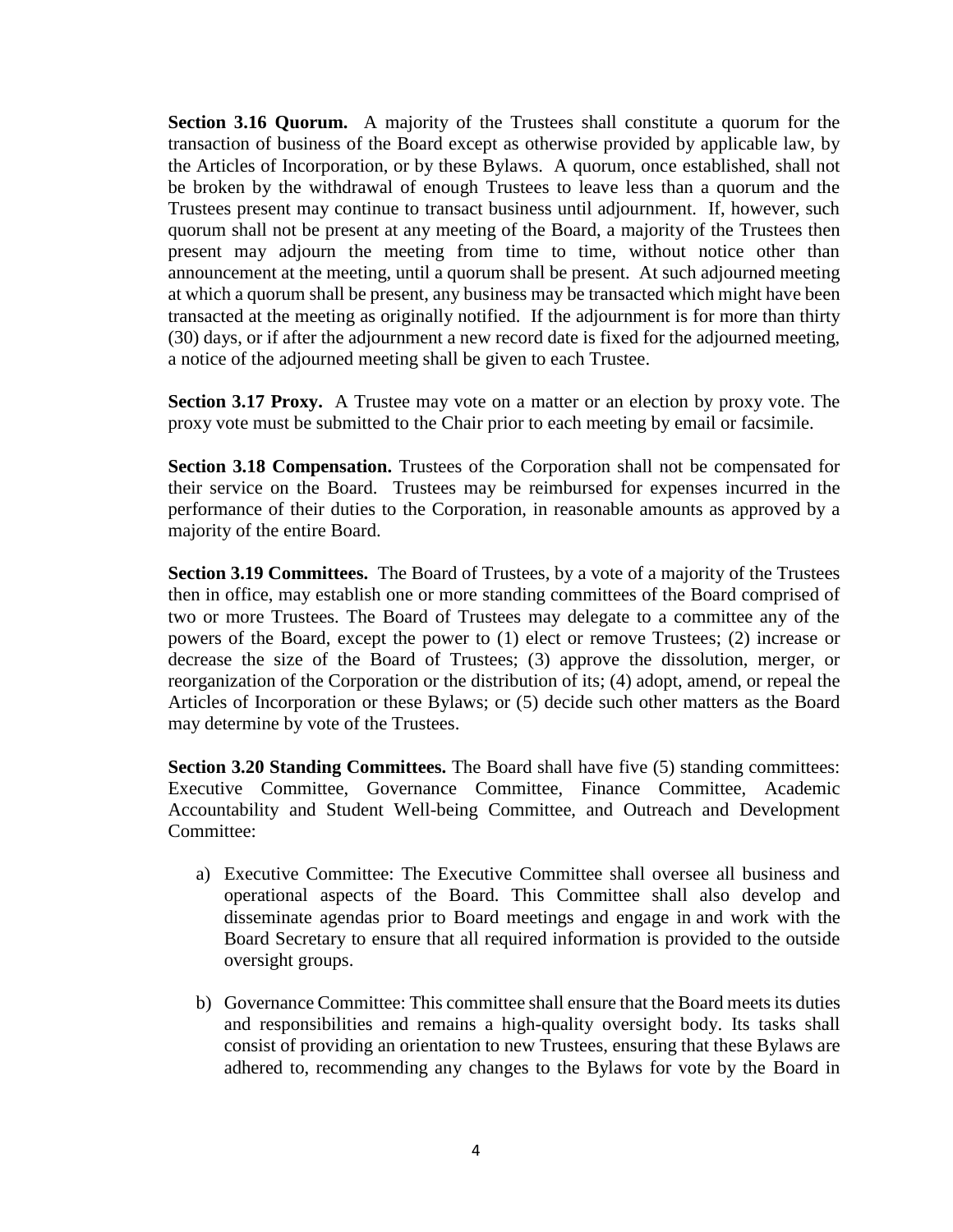accordance with Section 8.3 hereof, and recruiting and nominating potential Trustees.

- c) Finance Committee: The Finance Committee shall oversee financial practices and policies. Such duties shall consist of reviewing budgets and financial statements, leading the financial audit process, and providing recommendation for approval of the school budget.
- d) Academic Accountability and Student Well-being Committee: The Academic Accountability and Student Well-being Committee shall oversee all academic aspects of the school, such as its accountability plan, successful student achievement and adherence to laws and policies set forth by District of Columbia and U.S. federal entities. Additionally, this Committee shall work with school leaders to develop initiatives that accomplish the academic mission of the school.
- e) Outreach and Development Committee: The Outreach and Development Committee shall lead and oversee all community outreach and fundraising efforts of the school. It shall ensure that current and future fundraising activities are identified and successfully implemented.

The initial Trustees referred to in Section 3.4 above shall assume a position on at least one of the Board's five (5) standing committees set forth in this Section 3.20. The Board may designate one or more Trustees as alternate members of any committee, who may replace any absent or disqualified member at any meeting of the committee. In the absence or disqualification of a member of a committee, the member or members thereof present at any meeting and not disqualified from voting, whether or not he/she or they constitute a quorum, may unanimously appoint another member of the Board to act at the meeting in the place of any such absent or disqualified member.

**Section 3.21 Minutes of Committee Meetings.** Each committee shall keep regular minutes of its meetings and report the same to the Board when required.

### **Articles IV Officers of the Board**

**Section 4.1 Officers.** The Board of Trustees shall elect or appoint a Chairperson, Vice Chairperson, Secretary and Treasurer to serve as Officers of the Board, and it may, if it so determines, elect or appoint one or more other officers or assistant officers as may be deemed necessary. Any two or more offices may be held by the same person except the offices of Chairperson, Vice Chairperson, Secretary and Treasurer.

**Section 4.2 Chairperson.** The Chairperson (hereinafter referred to as the "Chair") shall sit on the Executive Committee and oversee the structure and agenda of Board meetings. The Board Chair shall also lead the Board in preparing strategic plans and supporting the development of individual Trustees. Pursuant to the terms of these Bylaws, he or she shall have the power to sign on behalf of the Corporation all contracts authorized either generally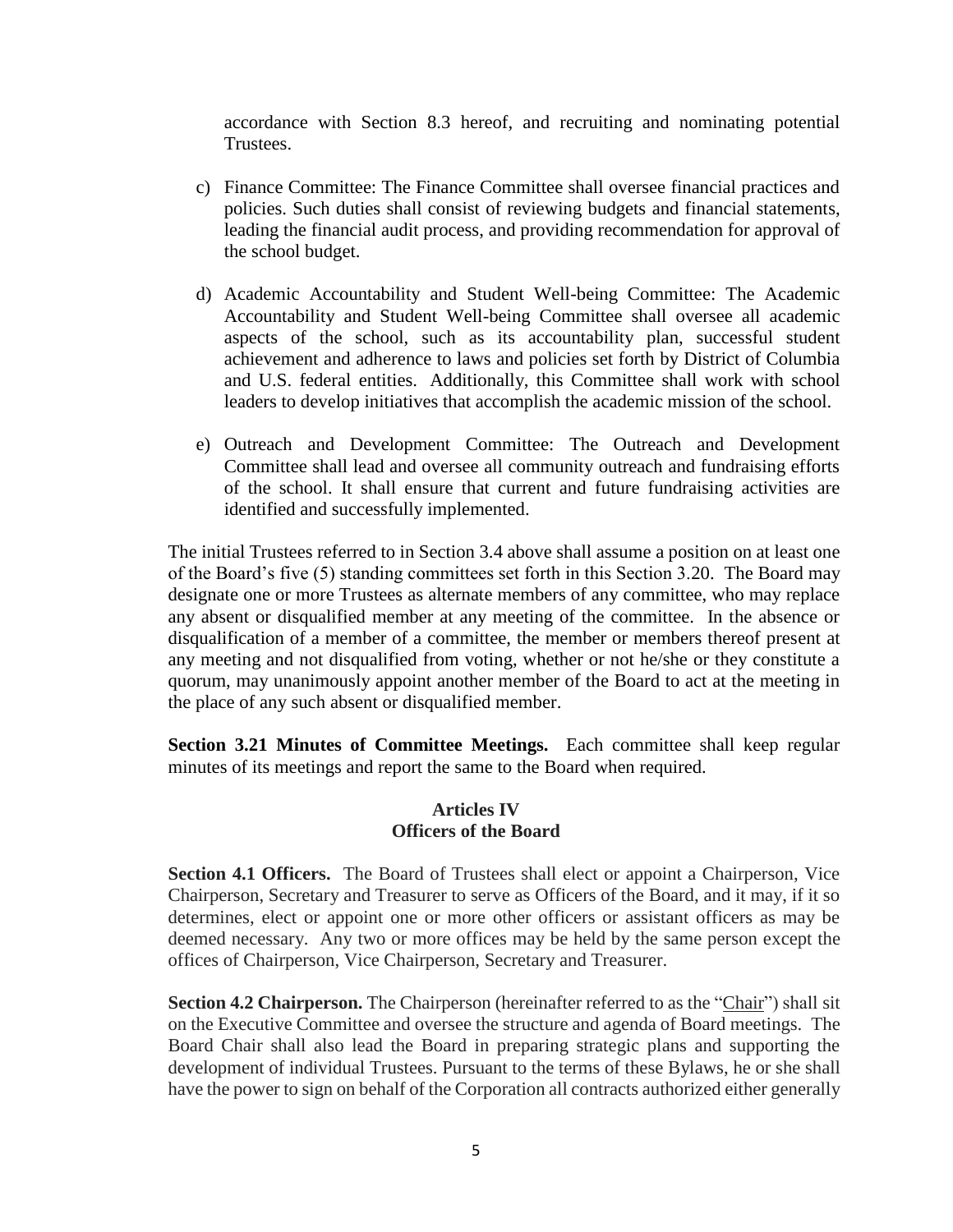or specifically by the Board of Trustees and to execute and deliver other documents and instruments.

**Section 4.3 Vice Chairperson.** The Vice Chairperson (hereinafter referred to as the "Vice-Chair") assists the Chair in all aspects of his or her duties and performs all of the duties of the Chair in the Chair's absence. He or she shall sit on the Executive Committee.

Section 4.4 Secretary. The Secretary (hereinafter referred to as the "Secretary") shall provide organizational support to the Board by posting Board agendas on the school's website, taking all Board minutes at meetings, and possessing a strong familiarity of legal documents. The Secretary also ensures that requested Board information is signed by the required Board leadership for submission to the DC Public Charter School Board. Additionally, the Secretary shall have a working knowledge of key legal documents, such as these Bylaws and the Articles of Incorporation, and keep copies of those documents.

Section 4.5 Treasurer. The Treasurer (hereinafter referred to as the "Treasurer") shall sit on the Finance Committee and shall oversee the work of the Finance Committee. The Treasurer shall provide monthly updates to the Board Chair on budget planning and implementation, financial performance year-to-date, and any other key financial matters, including the audit process.

**Section 4.6 Election and Term.** After the approval of the Corporation's charter, Trustees shall vote to elect the four (4) Officers by a majority vote. In all elections thereafter, the Governance Committee shall present a slate of nominees for the four (4) Officer positions to the Board. At each annual meeting, Officers shall be elected by the Trustees for a term of two (2) years. An Officer may not serve more than two (2) consecutive terms in the same office unless it is otherwise approved by a majority of the Board. Each Officer shall continue in office until the completion of his or her term and subsequent replacement by a newly elected officer, his or her resignation, removal, or if he or she is deemed unfit to serve by a majority of the Board due to health or other reasons.

**Section 4.7 Resignation and Removal**. An Officer may resign by providing written notice to the Chair. If the Chair resigns, he or she shall give notice to the Vice-Chair. Any Officer may be removed with or without consent by a majority vote of the Board.

**Section 4.8 Vacancy and Succession**. If the Chair position becomes vacant, the Vice Chair shall assume the duties of the Chair for the remainder of the term with the Secretary assuming key Vice Chair duties and responsibilities, while continuing to function as the Secretary. If the positions of Secretary or Treasurer become vacant, the Chair shall appoint a Trustee on an interim basis to fill the respective leadership position until a special election is held.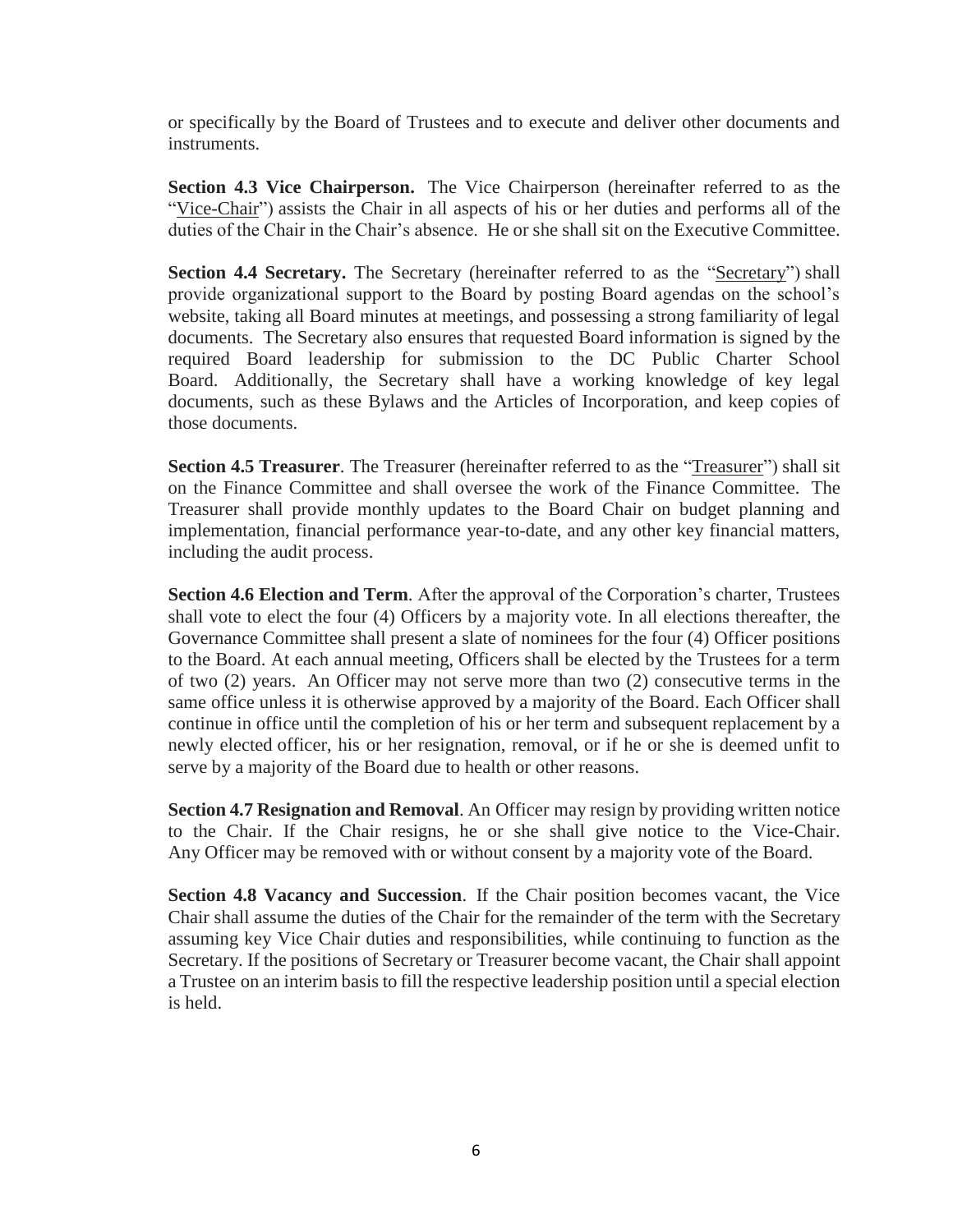## **Article V Management**

The day-to-day business of the Corporation shall be managed and conducted by a chief executive officer (hereinafter referred to as the "CEO"). The CEO shall be selected by the Board, shall be an employee of the Corporation, and shall be responsible for carrying out the work of the Corporation in accordance with the policies established by the Board. The Board shall be responsible for evaluating the performance of the CEO's functions from time to time as the Board deems fit. The Board may dismiss the CEO by a super-majority vote, which shall consist of 80% of the total votes of the Board.

# **Article VI Conflicts of Interest**

**Section 6.1. Conflict of Interest Policy.** The Corporation shall maintain and adhere to a conflict-of-interest policy in compliance with Section  $38-1802.04(c)(1)(A)$  of the School Reform Act of 1996 and Section 29-406.70 of the District of Columbia Nonprofit Corporation Act.

**Section 6.2. Purpose**. The purpose of the conflict-of-interest policy is to protect the Corporation's interest when a transaction or arrangement arises that might personally benefit a Trustee. This policy is intended to supplement but not to replace any applicable District of Columbia or U.S. federal laws governing conflicts of interest that apply.

**Section 6.2 Procedures.** The procedures shall be followed in connection with any actual or potential conflict of interest:

- a) Duty to Disclose. A Trustee must disclose any potential or actual conflict of interest related to financial and/or other matters of the Corporation and must disclose all material facts related to the potential conflict of interest to the Corporation's Board of Trustees.
- b) Determining Whether a Conflict of Interest Exists. After the Trustee discloses any potential or actual conflict of interest to the Board, the Board shall decide, during a meeting of the Board, if a conflict of interest exists. The interested Trustee shall leave the Board meeting while a decision is discussed and rendered.
- c) Addressing the Conflict of Interest.
	- 1. The Chair may refer the matter to a sub-committee of Trustees to investigate the actual or potential conflict of interest and determine the actions that shall be taken in connection therewith.
	- 2. After exercising due diligence, the Board shall determine whether the Corporation can obtain with reasonable efforts a more advantageous transaction or arrangement from a person or entity that would not give rise to a conflict of interest.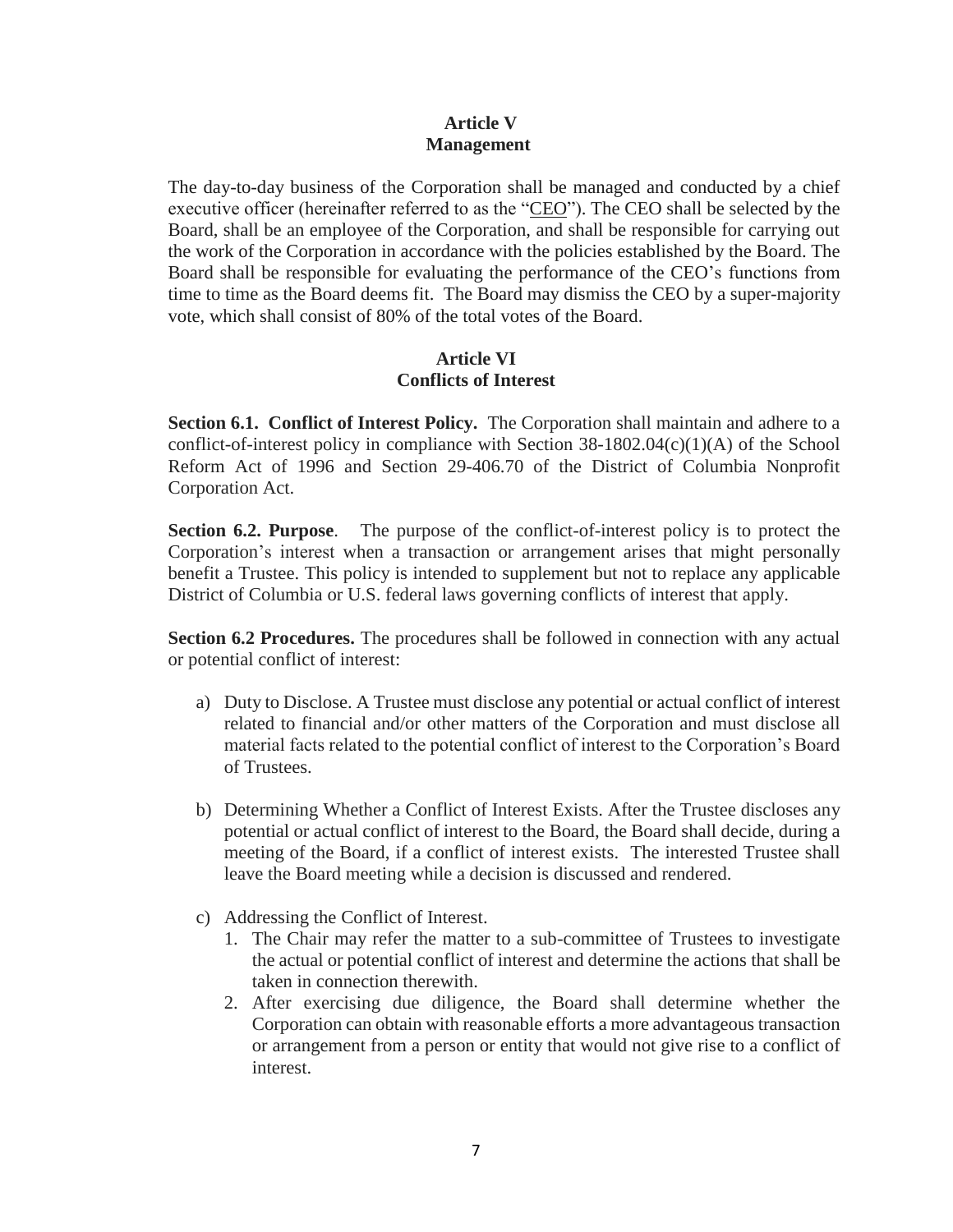- 3. If a more advantageous transaction or arrangement is not reasonably attainable under circumstances that would not produce a conflict of interest, the Board shall determine whether the transaction or arrangement that is under consideration for posing a conflict of interest is in the best interest of the Corporation and whether it is fair and reasonable. The Board shall then vote according to the voting guidelines set forth in these Bylaws whether to enter into the transaction or arrangement.
- d) Violations of Conflict-of-Interest Policy
	- 1. If the Board has reasonable cause to believe that a Trustee has failed to disclose actual or potential conflicts of interest, the Board shall inform that Trustee of the basis for such belief and afford him or her the opportunity to explain the alleged failure to disclose.
	- 2. After hearing the explanation and reasonably investigating the matter as warranted by the circumstances, the Board shall determine whether that Trustee has failed to disclose an actual or potential conflict of interest. The Board shall then take appropriate corrective action.

**6.3 Annual Statements.** Each Trustee of the Board shall annually sign a statement that affirms that such person:

- a) has received a copy of the Conflict-of-Interest policy;
- b) has read and understands the policy;
- c) has agreed to comply with the policy; and
- d) understands that the Corporation is a nonprofit, charitable organization and in order to maintain its federal tax exemption it must engage primarily in activities that accomplish one or more of its tax-exempt purposes.

**6.4 Periodic Reviews.** To ensure that the Corporation operates in a manner consistent with its nonprofit, charitable purposes, periodic reviews shall be conducted. The periodic reviews shall, at a minimum, include the following:

- a) a review of compensation arrangements and benefits to ensure that they are reasonable, based on competent survey information and the result of arm's length bargaining; and
- b) a review of whether partnerships, joint ventures, and other arrangements with management organizations conform to the written policies of the Corporation, are properly recorded, reflect reasonable investment or payments for goods and services, further the stated charitable purposes of the Corporation, and do not result in impermissible private benefit or an excess benefit transaction.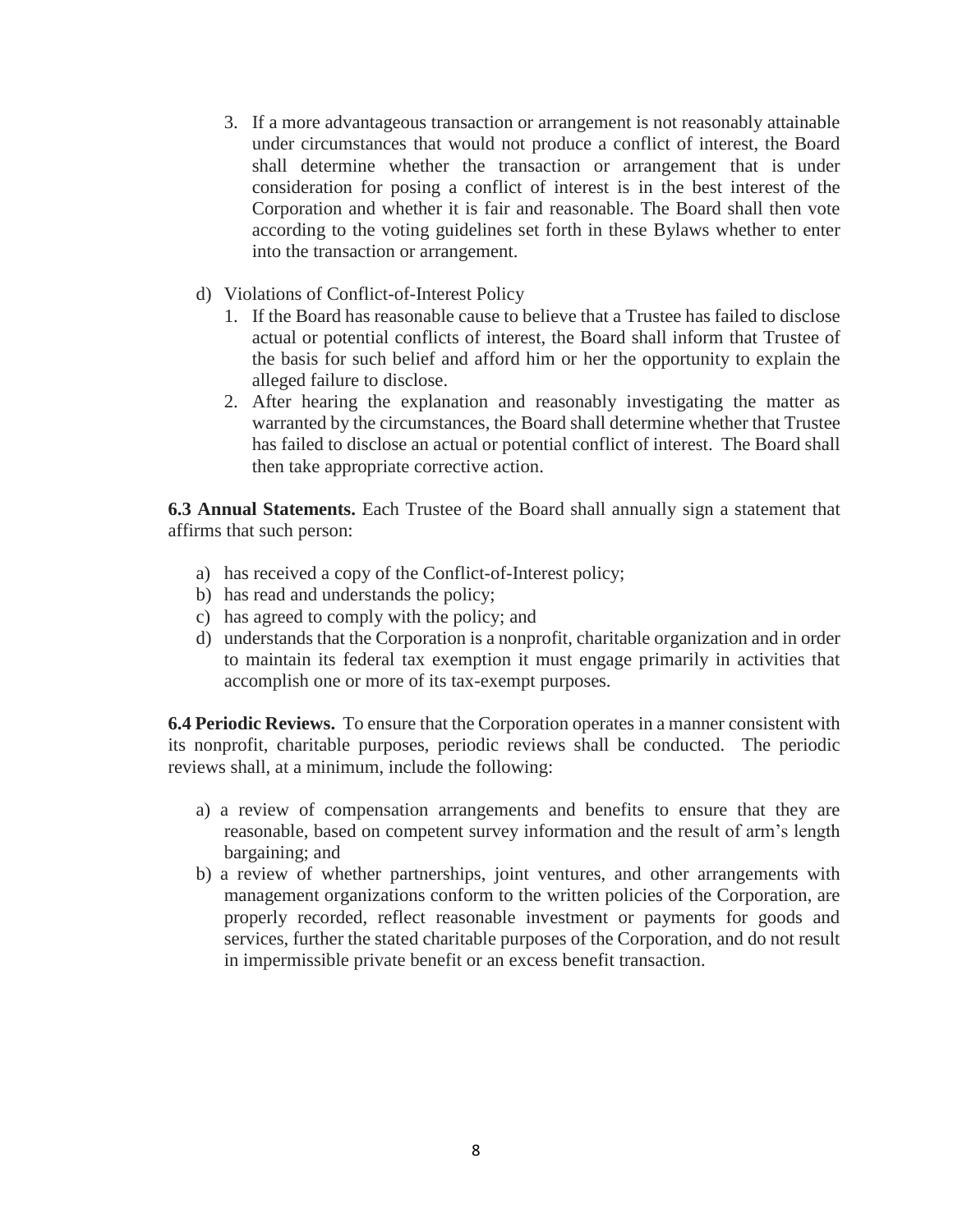### **Article VII Personal Liability and Indemnification**

**Section 7.1 Indemnification.** The Corporation shall indemnify, or upon written request to the Corporation in advance, to any person acting as a Trustee, Officer, employee or agent of the Corporation all reasonable expenses actually incurred or paid (including attorney fees, judgments, fines, and other amounts paid in settlements) in the defense of any civil or criminal action in which such person may become involved by reason of such person's serving or having served in such capacity at the request of the Corporation. There shall be no indemnification in matters where the Board finds that the Trustee, Officer, employee, or agent of the Corporation acted in bad faith or engaged in criminal conduct, gross negligence or willful misconduct. The right to indemnification under this Section 7.1 shall be a contract right inuring to the benefit of the Trustees, Officers, employees, and agents of the Corporation and no amendment or repeal of this Section 7.1 shall adversely affect any right of such individuals existing at the time of such amendment or repeal.

**Section 7.2 Personal Liability.** Except as required by applicable law, the Trustees, Officers, employees and agents of this Corporation shall not be personally liable for any debt, liability, or obligation of the Corporation.

**Section 7.3 Insurance.** The Corporation shall obtain and maintain adequate liability insurance for its Trustees, Officers, employees and agents with a financially sound and reputable insurance company.

# **Article VIII Miscellaneous**

**Section 8.1 Mandatory Dissolution.** In the event the Corporation's charter to operate a public charter school in the District of Columbia is revoked, is not renewed, or is voluntarily relinquished, the Corporation shall adhere to the mandatory dissolution requirements established in Sections 38-1802.13a of the School Reform Act of 1995. The Board and the management of the Corporation shall undertake all actions reasonably necessary in connection with the implementation of this Section 8.1.

**Section 8.2 Checks, Notes, and Contracts.** As agents of the Corporation, the CEO, or his or her designee, shall have the authority to sign all bills, notes, receipts, acceptances, endorsements and checks of Corporation in an amount up to, and including \$10,000.00. Two signatories, which shall consist of the CEO, and his or her designee, and a designated member of the Board of Trustees, shall cosign all bills, notes, receipts, acceptances, endorsements and checks of the Corporation over \$10,000.00.

**Section 8.3 Policies and Procedures Manual.** The Board shall draft and implement a Policies and Procedures Manual. The manual shall follow the guidelines of the National Council of Nonprofits and the Center for Nonprofit Advancement.